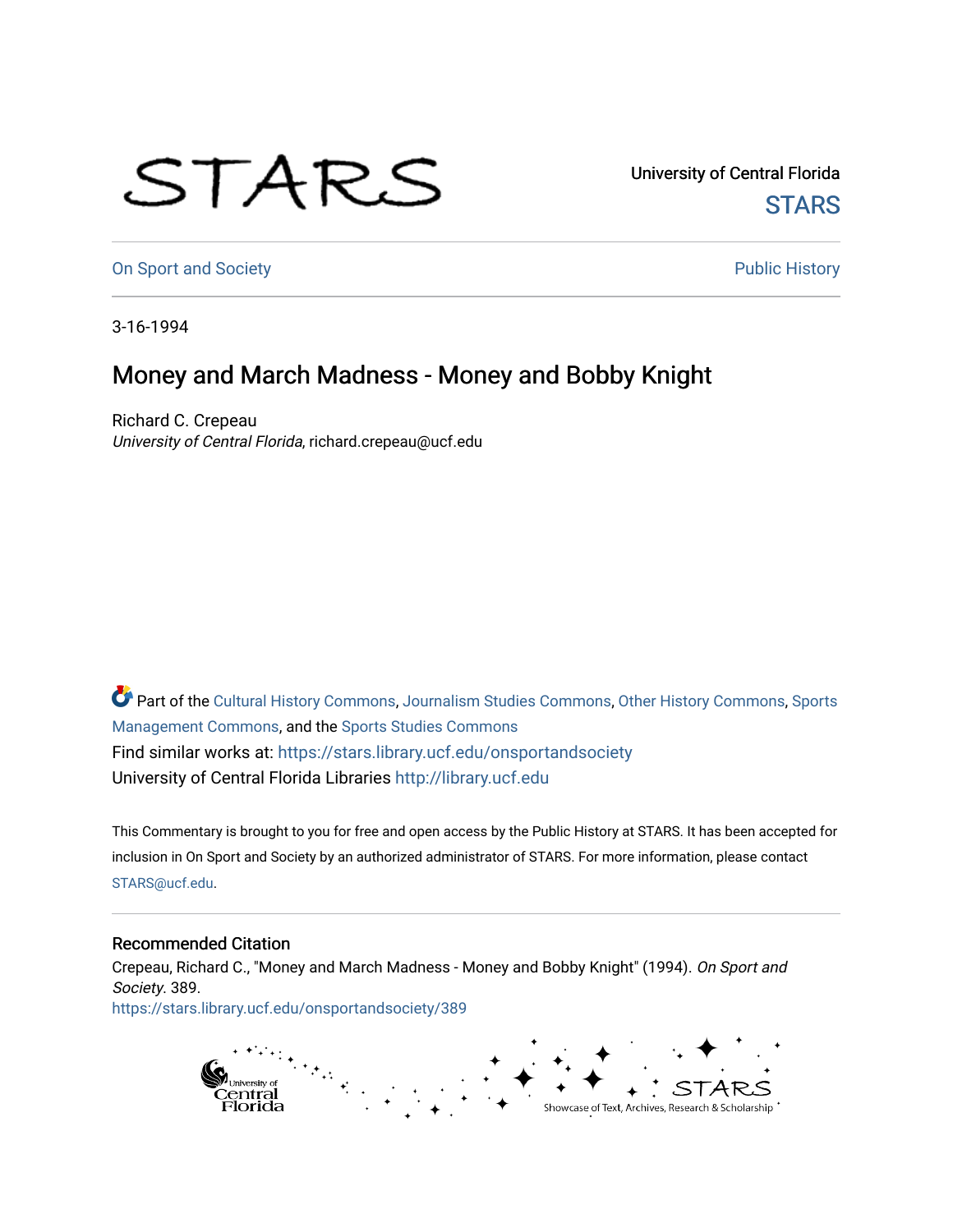## SPORT AND SOCIETY FOR ARETE March 16, 1994

The Big Dance. The Road to Charlotte. The Road to the Final Four. March Madness. All those colorful names created by the people at CBS, for what is in fact the Big Paycheck, the road to the bank, recruiting madness, and the road to the final corruption of college sport.

No matter what it is called it has become one of the major events in the American sports calendar. The NCAA Men's Basketball tournament is at once one of the most exciting of sporting events, and one of the major corrupting influences on the American college campus.

It is then with some trepidation that I offer congratulations to the basketball team at the University of Central Florida, which for the first time in its history has become one of the dancers, although its dance card may be a short one. UCF will realize, we are told, \$50,000 out of its check of \$200,000 for playing one game. The conference and its members will split the rest. UCF will also get a cut of the other \$200,000 coming into the TACC by virtue of the College of Charleston's tango into basketball's major event.

Think about it, two teams from the TACC playing two basketball games will bring \$400,000 to conference. Big money indeed, and if either team manages to win a game the money gets even bigger. For those who advance to the round of 32, then 16, 8, or the final four the money increases geometrically, as do the levels of tolerance for corruption and madness of another sort.

During this basketball season the levels of madness seem to have taken a sharp rise, and the levels of tolerance for coaching misbehavior have gone up with it. As usual Bobby Knight at Indiana leads the way in exemplifying the loss of control by university presidents over programs that bring in major dollars. It is inconceivable that anyone would tolerate the outrageous behavior of a Bobby Knight if he was not a cash cow. The result is that Knight has become a force unto himself, demonstrating that the most powerful person on a college campus is a winning coach, not some suit claiming to be president of the institution.

How else can Knight's survival at Indiana be explained. No one who is offering even the slightest pretense of being an educator would tolerate Knight's demented character and behavior. In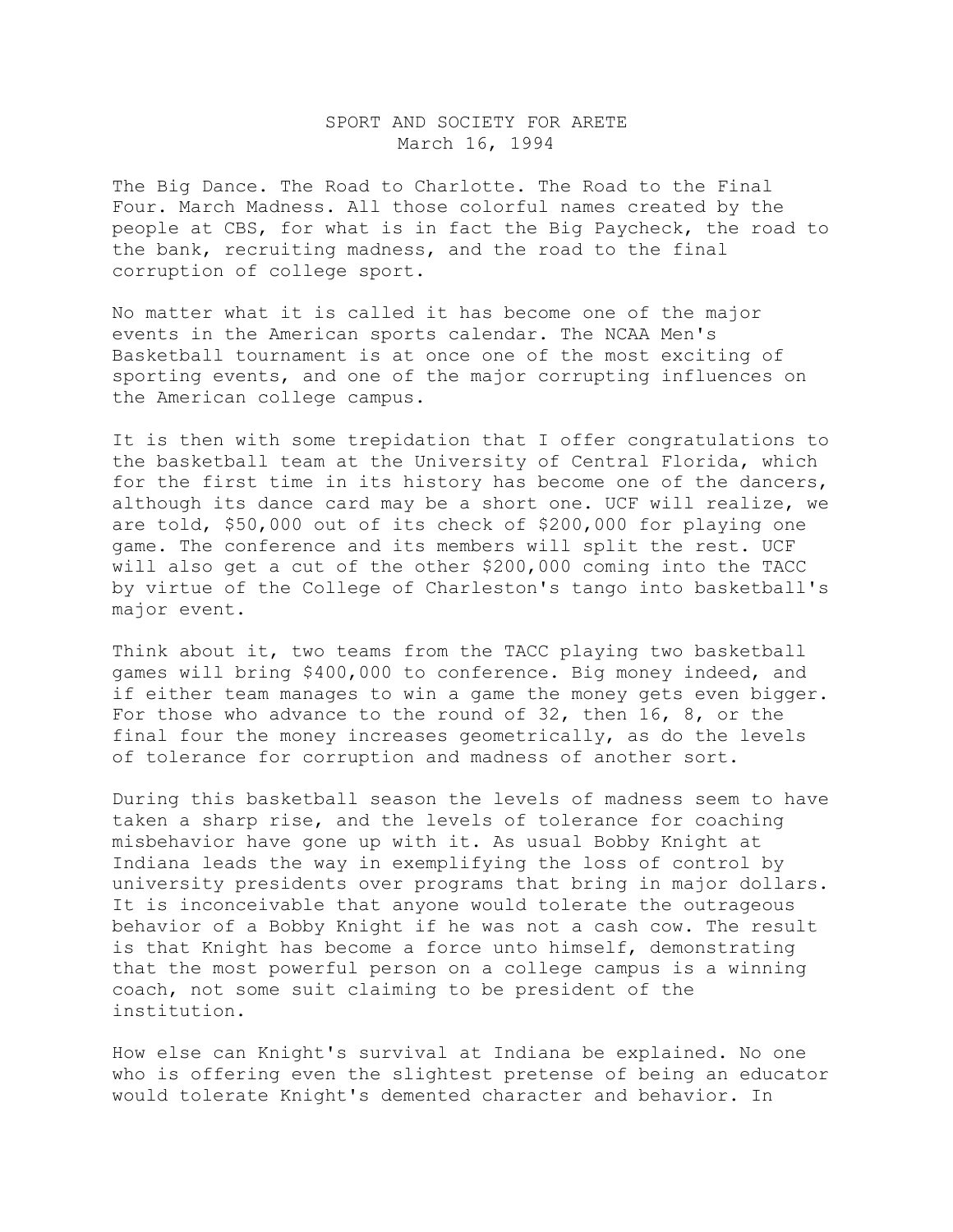year's past it was throwing chairs, slamming telephones, punching Puerto Rican policemen, using obscenities on reporters, dabbling in racial stereotypes, and abusing officials. This year the Bobby Knight highlight film contains remarkable footage of him kicking his son, shouting at the crowd, head butting one of his players, and telling a parent's day crowd that he wants to buried upside down so that his critics will be able to come to his grave and kiss his ass. The man is a poet and wit to boot.

Perhaps a chemistry or engineering researcher who brings a university \$15M a year in grant money could get away with this sort of thing, but I guarantee you that a faculty member or university president putting on this sort of public display would find nowhere to hide on campus. But Bobby Knight need not fear. The President of Indiana University dare not move against him, Bobby knows it, and this only increases his arrogance. As long as Knight keeps on winning it will not matter. But let him slide a bit, let him wear out his welcome in too many places like Woody Hayes did, and some day someone will be announcing Bobby Knight's retirement, and all those old video tapes will show up on SportsCenter, and people will wonder how such a despicable character managed to hang on so long, at what was allegedly an institution of higher learning in America.

And of course Bobby Knight isn't the only one of his kind out there. College basketball is crawling with the slick opportunists, shady operators, and the emotionally wounded on ego trips. Some are just beginning their careers and taking obscure teams to the Big Dance for the first or second time. They are not yet out of control, a force unto themselves, a power greater than the university president or the athletic director. But if things don't change they soon will be, first on a small scale, and then they will move on to bigger programs, with higher profiles, and greater opportunities for selfaggrandizement.

One thinks of John Cheyney who went from Cheyney State in the early 80's and a Division II National Championship, including a final four victory against UCF, to Temple University where he has taken his team to new levels and helped to tie Bill Cosby and his millions to the athletic program and the school; John Cheyney who a short time ago looked like a voice of reason for academic excellence and character building; the same John Cheyney who threatened to kill a fellow coach in a sport that he loves to say is only a game and must be kept in perspective. He too is a winner.